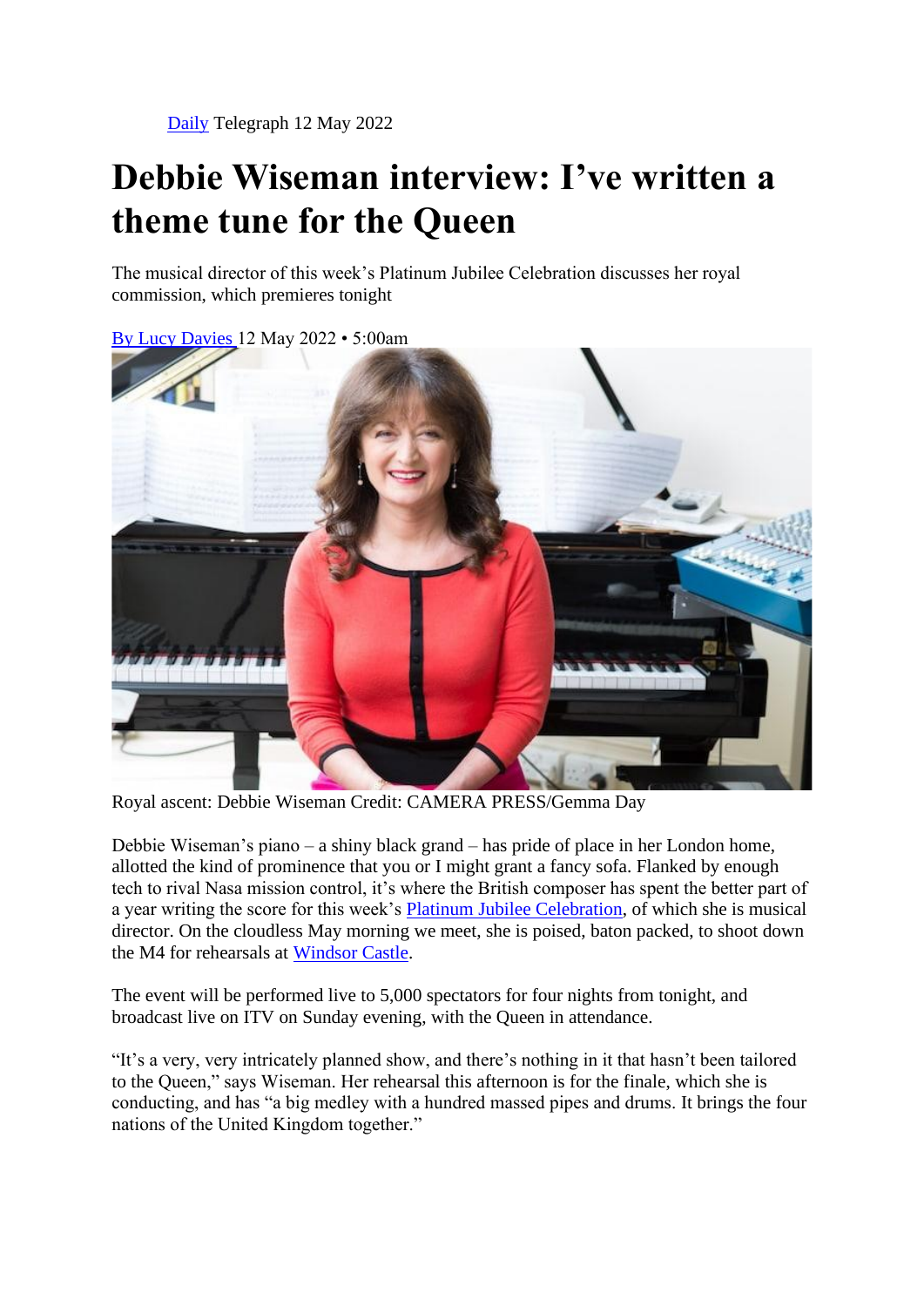Wiseman, who is 59, has been composing for film and television for more than 30 years. It's a safe bet that you will have heard her music, because she has worked on acclaimed TV dramas such as Wolf Hall. It's also a safe bet that you'll recognise it – her speciality is the kind of emotionally resonant melody that, while not an earworm exactly, attaches effortlessly to your memory.

"I think it's lovely if somebody can hum one; if they take it away with them," she says. "We all know the music from Coronation Street or Inspector Morse, and films such as Lawrence of Arabia, or Jaws, or Dr Zhivago – the music has a life beyond them and a connection that takes you straight back. It must feel seamless, so that you can never imagine the film or series without that music."



Claire Foy and Damian Lewis in Wolf Hall Credit: BBC

Wiseman's home is bright and warren-like, one airy room opening onto another. Beyond the open glass doors in her studio, the garden is lovely, if unruly, and thick with birdsong. "Most men composers I know sit in a shed or a basement bunker," she says. "And they're quite happy there. But I like the daylight."

Behind her, the walls creak with accomplishment: the OBE received in 2018 for services to music, her various fellowships (to the Royal College of Music and her alma mater, Guildhall School of Music and Drama), posters for films she has written for, including Arsène Lupin (2004) and Wilde (1997) and her number one albums, The Music of Kings & Queens (2021), narrated by Helen Mirren and Damian Lewis, and The Glorious Garden (2018) with Alan Titchmarsh.

The Platinum Jubilee Celebration is a reunion of sorts, because Mirren, Lewis and Titchmarsh are all taking part. The 90-minute performance, which also features Tom Cruise, Omid Djalili and 500 horses, is conceived as a "gallop through history". Mirren is playing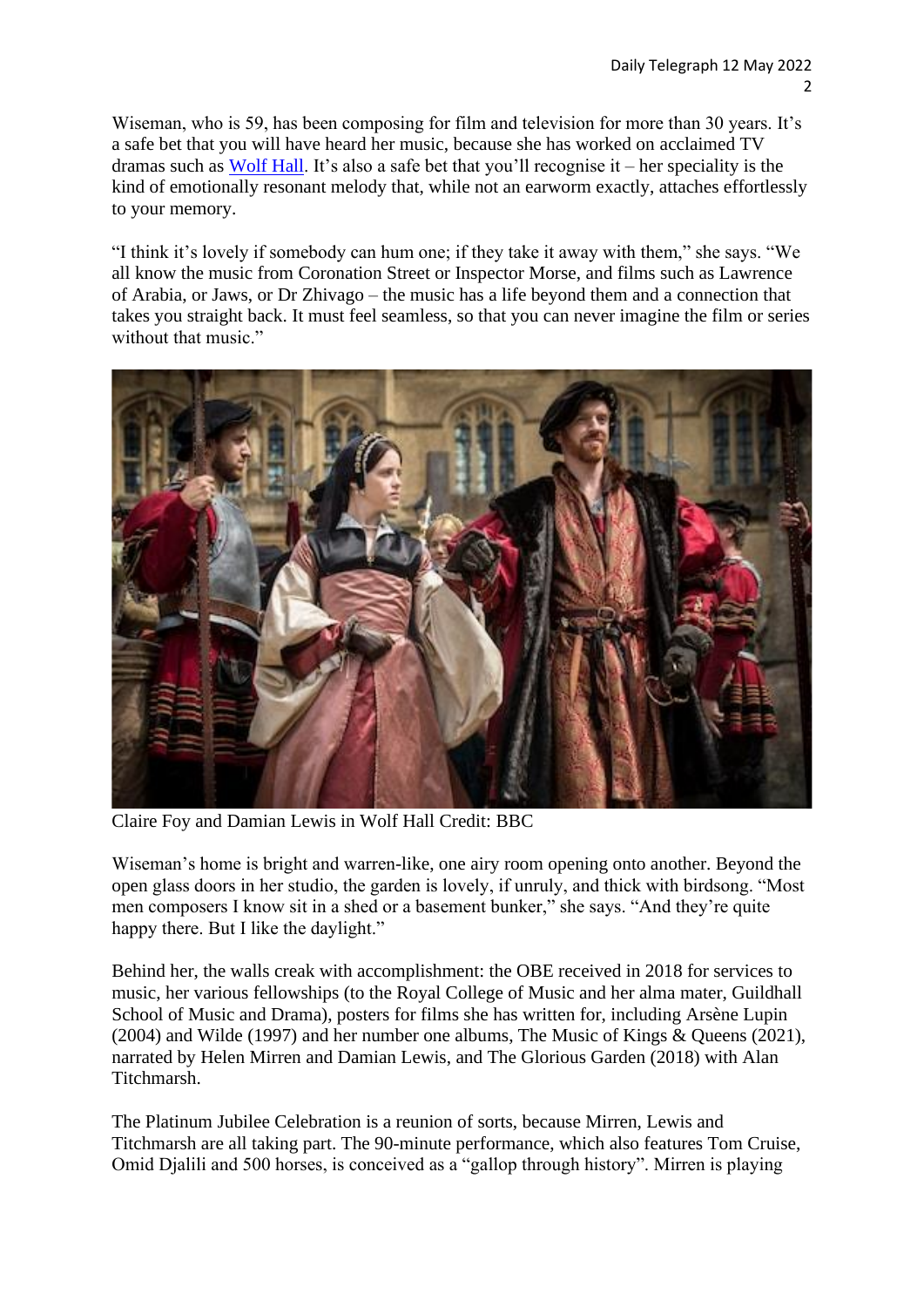Queen Elizabeth I, and Djalili will be The Herald who introduces her Players. "It's like little snapshots of a time, done in a very humorous, lighthearted way," says Wiseman.

Born in London in 1963, Wiseman spent several years post-Guildhall in a band that played at functions before a demo tape hit its mark. Her first credit was a choral piece for a documentary about the miners' strike, and it was a "slow build" from there: the 1980s game show That's Showbusiness, for instance, and the 1990s sitcom The Upper Hand (Wiseman still remembers the glorious moment she heard the girl washing her hair at the hairdresser's humming the theme). Then she struck gold with the film Tom & Viv (1994), about  $\lim_{s \to \infty} S$ Eliot and the US poet Vivienne Haigh-Wood.

Wiseman was a shoo-in for the Platinum Jubilee Celebration. In 2018, she composed the Overture and Finale for the Queen's 90th birthday, and in 2012, was one of the composers to write New Water Music for the Diamond Jubilee river pageant. She and Simon Brooks-Ward – the mastermind behind the Platinum event – go way back, and he wrote the spoken parts for Kings & Queens.

Some of that album, which celebrated the Queen's 95th birthday, has been expanded for the forthcoming Celebration. "I have an Elizabeth II melody, which I now think of as her theme tune," explains Wiseman. It conveys, she says, "not only the majesty and ceremony, but her dignity and steadfastness – the feeling that we've lived with her all our lives." Wiseman does the same for every character in every show or film she works on. So Oscar Wilde has one, Father Brown too, as well as the Lesbian Vampire Killers.



The Diamond Jubilee river pageant in 2012 Credit: EPA/Andy Rain

The music for the Celebration will also include the new anthem "Beacon of Brightest Light", which Wiseman composed using lyrics written by the Queen's Commonwealth Trust. It features "lots of the traditional, Last Night of the Proms stuff [such as Elgar] that you'd